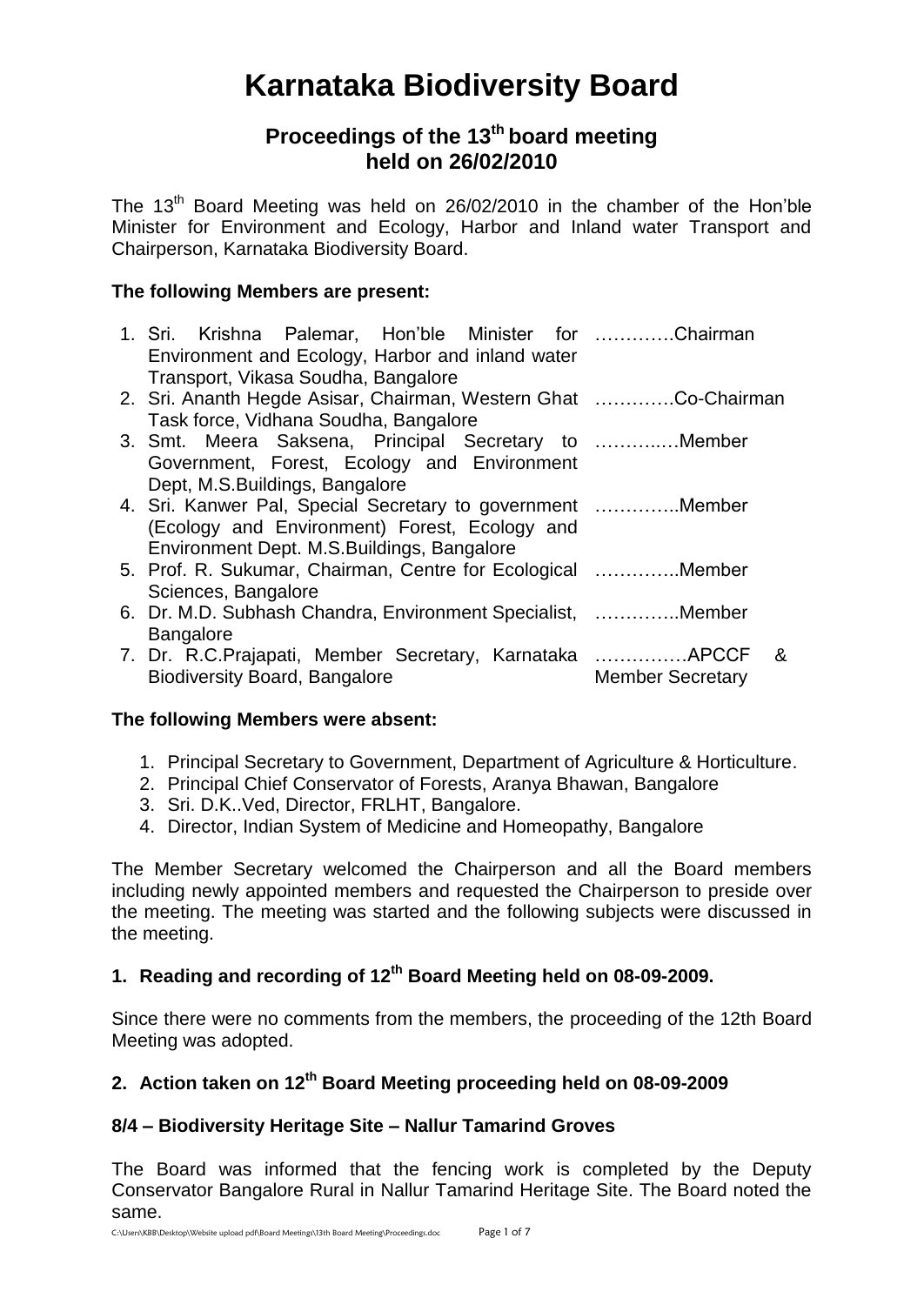# **8/6/1 – Levy of Cess on pharmaceutical products.**

The contents of the Government letter dated 23/9/2009 was noted by the Board

# **8/6/2 – Declaration of Authorized Officers**

The Board noted the action taken by Government of India in declaring some officers as Authorized officers under the Biodiversity act.

# **8/11 – Providing suitable staff to Karnataka Biodiversity Board**

The action taken by Agriculture Department in posting a Deputy Director (Agriculture) to Karnataka Biodiversity Board was noted by the Board.

#### **8/12 – Publication of Newsletter**

The Board was pleased to know the publications of quarterly News letters by Karnataka Biodiversity Board. It was suggested in the meting that the News letter should be posted on the website of Karnataka Biodiversity Board for wide circulation.

# **8/14 – Documentation of Coastal Biodiversity**

The Board noted the action taken in settling the accounts with KUIDFC.

#### **8/22/1 – Formation of Biodiversity Management Committee/Preparation of People's Biodiversity Registers.**

The action taken by the state Government in nominating the Deputy Conservators of Forests (Social Forestry) in the state as Nodal officers for all Biodiversity activities in their districts was noted by the Board.

#### **9/1 – Survey of Bio-industries utilizing Bio-resources.**

On this subject the Board was informed that the above report will be ready by June 2010 as the survey work is in progress. The Board noted the same.

#### **10/1 – Establishment of Dry Zone Biodiversity Conservation site network.**

The action taken in establishment of dry zone biodiversity conservation site network was noted by the Board.

#### **11/6 – Annual Accounts for 2008-09**

The action taken to submit the Audited Accounts for 2008-09 with Annual report to the Legislature was noted by the Board.

#### **11/8 – Audit observation.**

The Board was informed that Accountant General is being addressed in the matter separately. The Board noted the same.

#### **11/13 – Conducting of Workshops in 2009-10**

The Board after discussion advised to conduct the workshop without further postponement.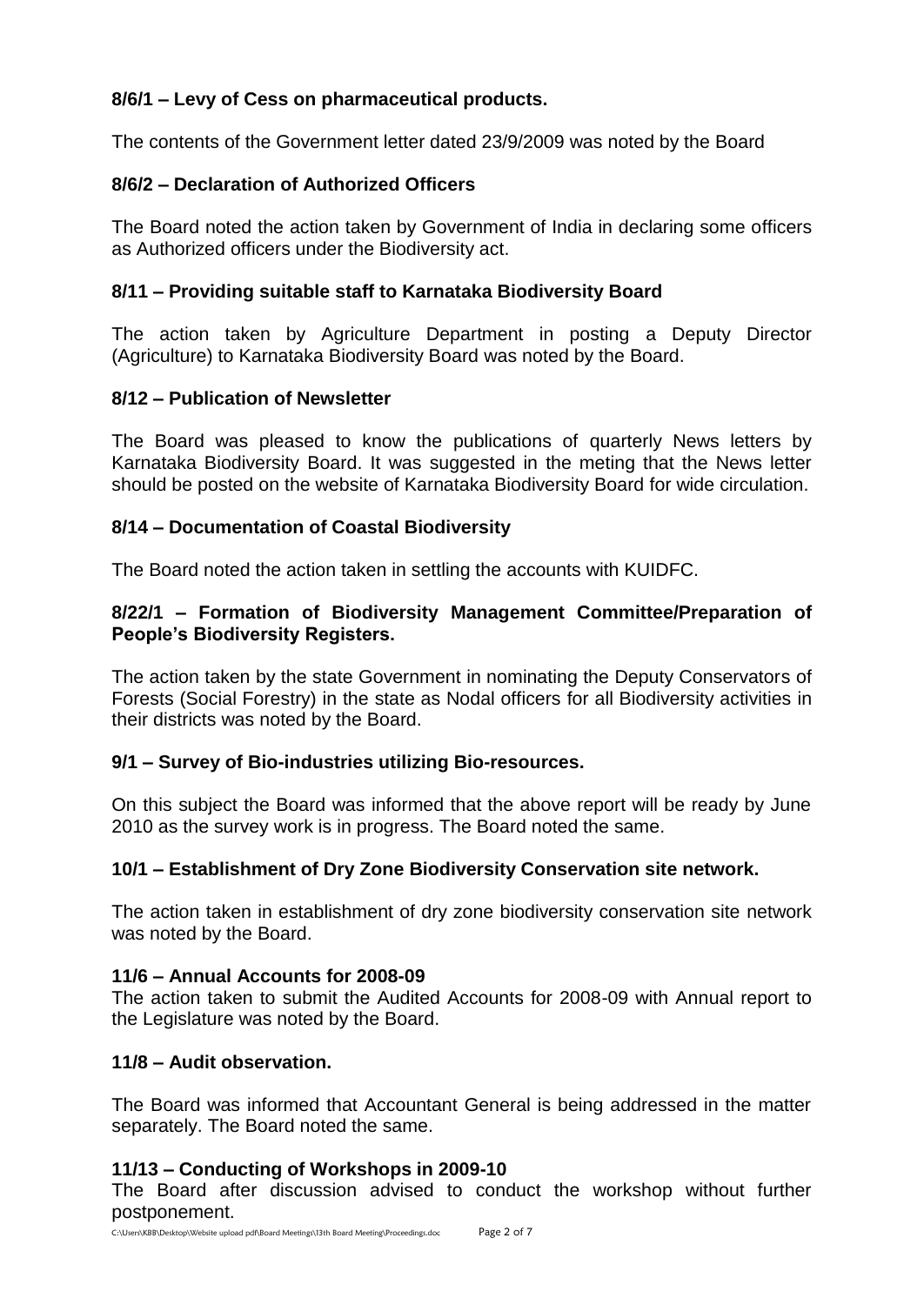# **12/1 – Research Project on Nallur Tamarind Heritage Site**

The Board was pleased to note that the University of Agricultural Sciences, Bangalore has conducted the Research on Tamarind groves. The Board agreed to provide additional amount of Rs. 60,000/- to complete the work on identification of Elite trees through phenological studies for multiplication of trees of superior variety.

#### **12/2 – Project of Rice Genetic resources of Central Western Ghat**

The Board noted the action taken to submit the project on Rice Genetic Resources to National Biodiversity Authority for funding.

#### **12/3 – Project proposal for establishment of Center for Studies and Research on Biodiversity and conservation of Western Ghat of Karnataka in Pilikula.**

The subject was discussed and the members were informed that in the pre budget meeting at the Government level, the matter was discussed and the government is considering to provide separate funding under state budget for Establishment of Center in Pilikula for studies and research on Biodiversity and Conservation of Western Ghat. The Board noted the same.

#### **12/4 – Financial assistance regarding publication of books.**

The Board noted the action taken on the subject.

# **12/5 – Declaring the Threatened species.**

The Board noted the action taken on the subject.

#### **12/10 – Creation of Biodiversity Park in Gundya**

The Board noted the action taken to submit the project proposal for Establishment of a Bio-park in Gundya at a cost of Rs. 400.00 lakhs.

#### **12/12 – Preparation of Biodiversity Atlas**

The subject was discussed and Board was informed that some clarification is asked from ATREE and further action will be taken after clarification is received. The Board noted the same.

#### **12/13 – Declaration of Gandhi Krishi Vignana Kendra (GKVK) as heritage site.**

The Board noted the action taken by Government in issuing preliminary notification.

#### **12/14 – Integrated Study of Carrying Capacity of Western Ghats (Uttara Kannada district).**

The Board noted the action taken by the Government in issuing the order to entrust the work on integrated ecological carrying capacity study of Uttara Kannada district Karnataka to the Centre for Ecological Sciences, (Indian Institute of Science), Bangalore at a cost of Rs. 40.00 lakhs and duration 2 year. The board decided to conduct similar study for other district in Western Ghat in a phased manner.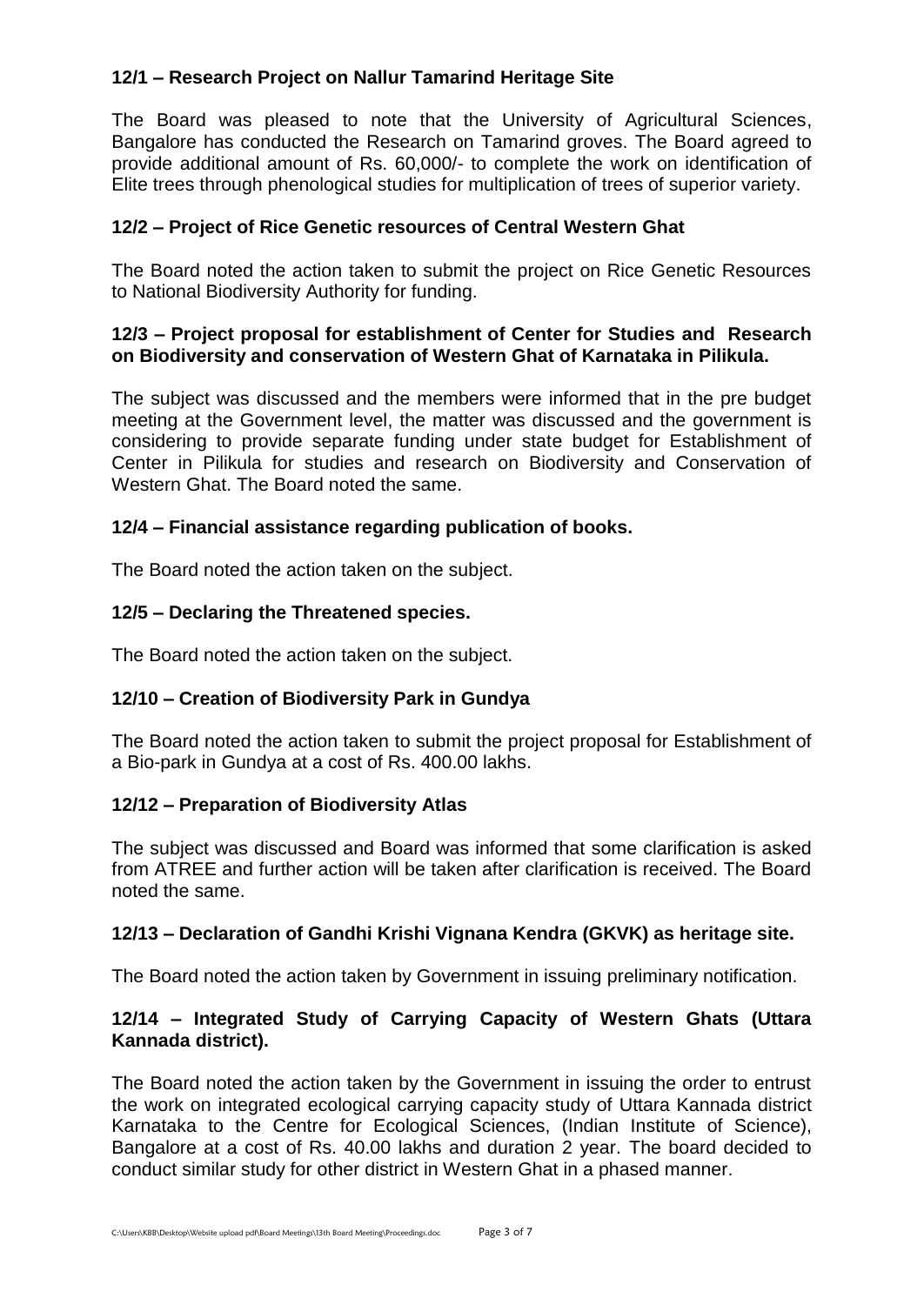# **12/15 – Preparation of accounts manual**

The proposal to get the Accounts manual prepared by entrusting the same to a Retired Account/Audit officer on quotation basis was approved by the Board.

# **12/17 – Declaring Nethrani Island as Biodiversity Heritage Site.**

The Board noted the action taken by Government in issuing preliminary notification.

# **12/18 – Declaring Hogrekan as Biodiversity Heritage Site.**

The Board noted the action taken by Government in issuing preliminary notification.

#### **12/19 – Progress of Work**

The progress of work in formation of Biodiversity Management Committees and preparation of People's Biodiversity Registers in various Gram panchayats was noted by the Board.

#### **12/21 – Biodiversity Award**

The action taken to increase the number of Awards and the amount was noted by the Board. It was suggested that a good memento may be got designed by engaging a good artist highlighting the issue of Biodiversity Conservation and need for protection. The same should be given every year.

#### **12/22 – Protection of Mangroves**

The Board was informed that the Principal Chief Conservator of Forests has asked the Conservator of Forests (Coastal area) to identify the Mangrove patches for bringing the same under forest act for protection and conservation. The Board member suggested that the Mangrove patches should be identified irrespective of their size. The Member Secretary informed that the Principal Chief Conservator of Forests will be addressed accordingly.

#### **12/24 – Workshop on prevention of Coastal Erosion**

The Board noted the action taken in submitting the proceeding of the workshop to the Government for further action.

#### **13/1 - Providing financial assistance to Eco-watch programme.**

On this, the Board, after discussion decided to provide Rs. 1.00 lakh to Eco-watch programme as a contribution for spreading the Biodiversity conservation message in North Karnataka.

#### **13/2 - Providing financial assistance to Karnataka Grameena Parmprika Vydya Parishath, Gadag.**

The Board considered the request and decided to provide Rs. 25,000/- as contribution to conduct the Awareness Programme for Rural Traditional Vydyas.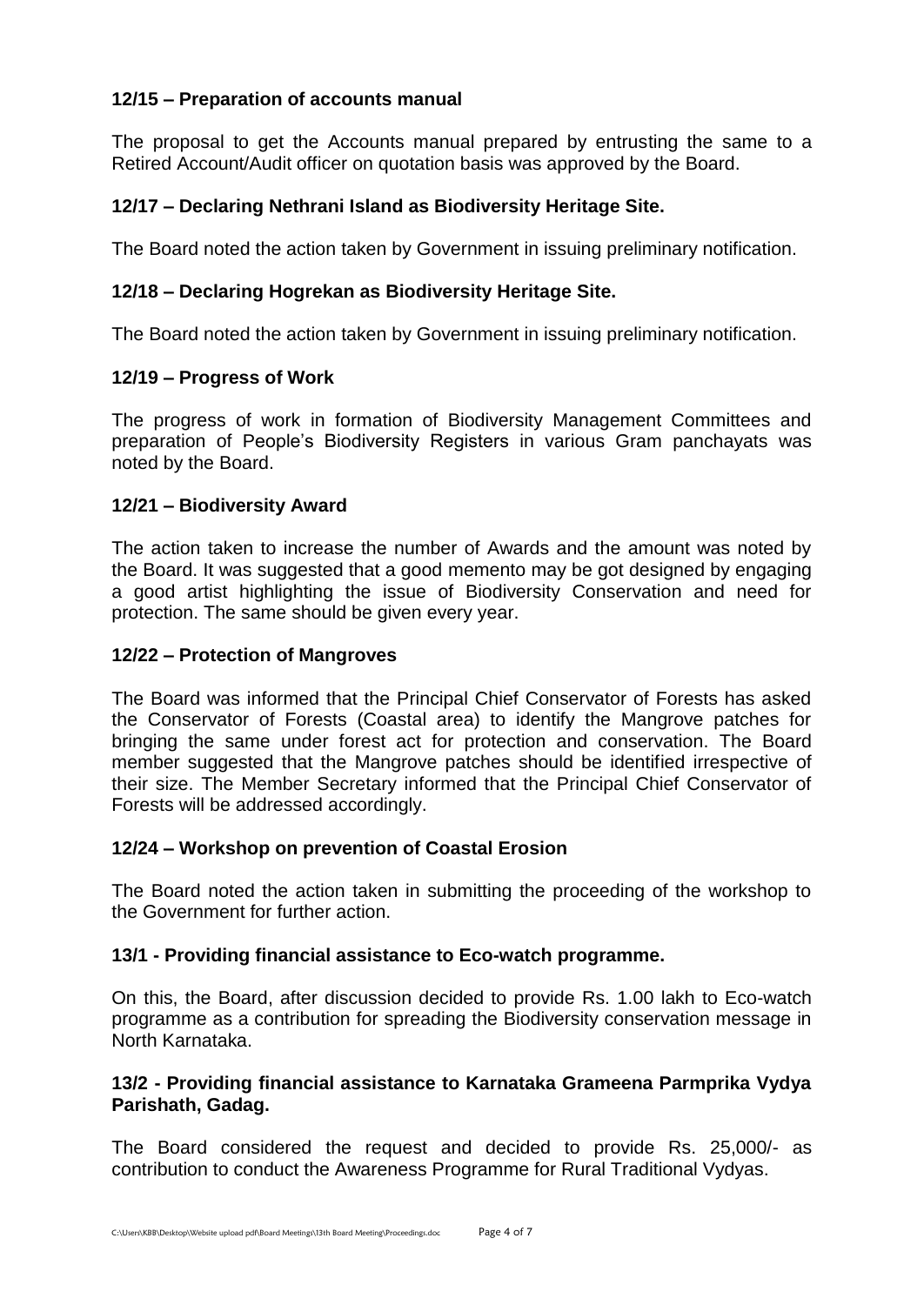# **13/3 - Field study on Cultural Biodiversity in Karnataka**

The Board after discussion suggested to advise the concerned to approach the Department of Kannada and Culture in this respect.

# **13/4 - Formation of Expert Committee**

After discussion the Board formed the following Expert Committees.

# **1. Expert Committee on Heritage Sites.**

- 1. Dr. Gladwin Joseph, Director, ATREE, Bangalore…………..Chairman
- 2. Dr. D.K. Ved, Director, FRLHT…………………………………Member
- 3. Dr. M.D. Subhash Chandra, Environment Specialist………...Member
- 4. Sri. K.A.Prabhakar, Deputy Conservator of Forests, KBB…..Convener

# **2. Expert Committee on Agro Biodiversity**

- 1. Dr. Ganeshaiah, Professor Dept of GPB UAS, Bangalore………..Chairman
- 2. Dr. Balakrishna Gowda, Professor of Botany UAS, Bangalore…...Member
- 3. Dr. Krishna Murthy, Professor of Agronomy UAS, Bangalore…….Member
- 4. Dr. G.S. Mohan, Junior Breeder (Rice) ARS, Ponnampet…………Member
- 5. Sri. H.S.Devaraj, Deputy Director (Agriculture). KBB…………… ..Convener

The above committees are given the following assignment

# **1. Expert Committee on Heritage Sites.**

- 1. Identification of sites for declaration as Heritage Site / Hotspots.
- 2. Frame the Rules for preparation of Management plan for conservation of Heritage sites
- 3. Scrutinize the objections submitted by various stakeholders on declaration of Heritage Site and submit recommendation on the same.

# **2. Expert Committee on Agro Biodiversity**

- 1. Identification of Agro Biodiversity Hotspots on various Agriculture/Horticulture crops including local varieties /land races
- 2. Recommend action to be taken on conservation and sustainable utilization of the concerned crops variety.
- 3. Advise the Government on geographic indicators and IPR issues in respect of the above.

Further it was decided that the Expert Committee members shall be paid Rs. 1,000/ per meeting as sitting fee. In case of field visits the actual TA will be provided.

# **13/5 – Conducting Consultative Meeting on Biodiversity**

The Board approved the proposal of Chairman, Western Ghat Task Force to conduct a consultative meeting by inviting Environmentalists, Govt. Officers, Scientists and others in respect of Biodiversity conservation. An amount of Rs. 60,000/- was approved for the meeting. Further it was decided the TA and Honorarium shall be paid as below: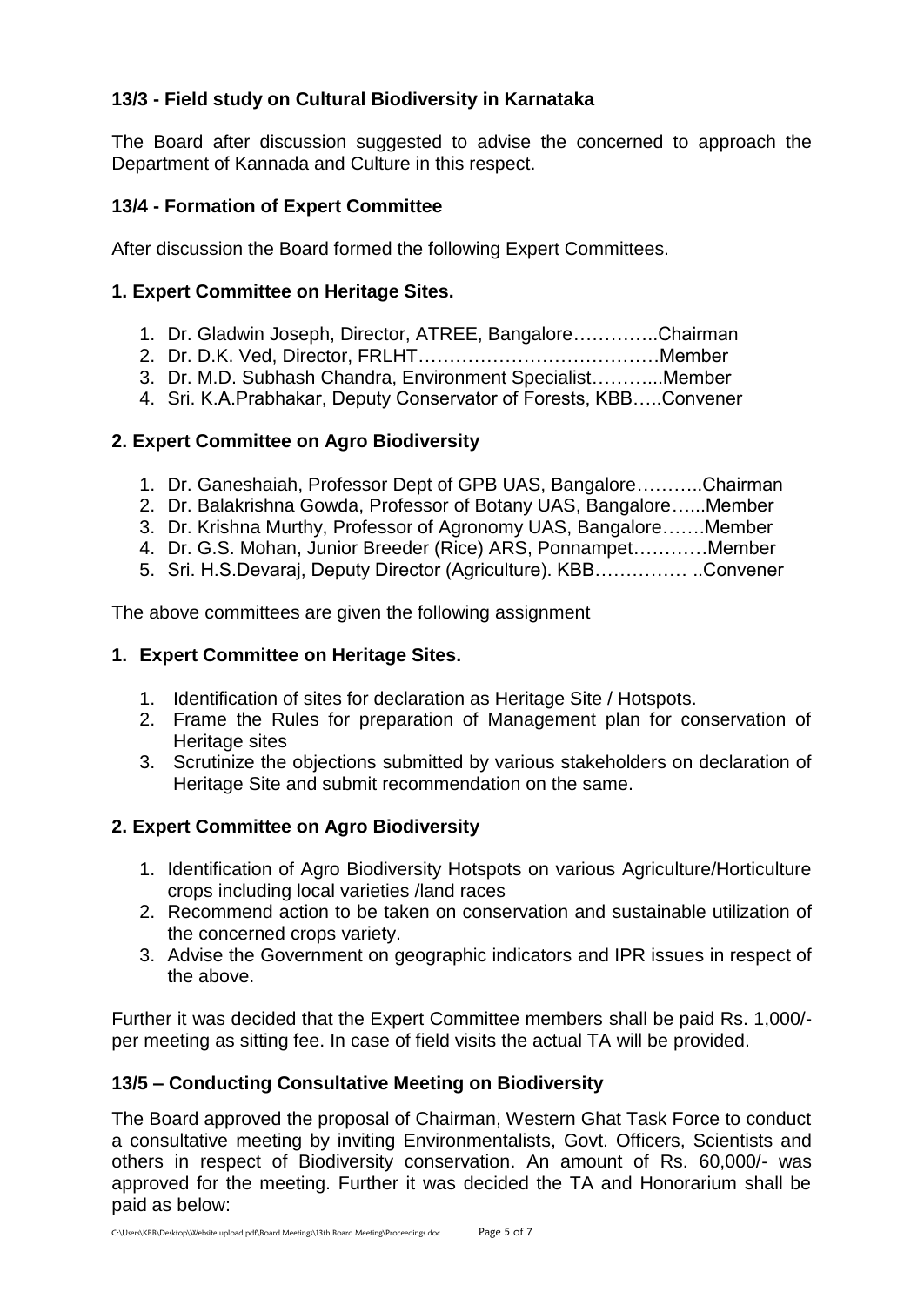#### **1. Traveling Allowance:**

Bus….Actual

Train……Actual or limited to 3 tyre AC which ever is less.

**2. Honorarium:** Rs. 500/- for those who make Presentation and submit paper

# **13/6 – Declaring Ambargudda as Heritage Site**

The Board after discussion decided to recommend to Government to declare Ambargudda as Heritage Site, in order to prevent the landscape from soil erosion, protect the shola forest and the corridor for wild animals and watershed value of the region.

# **13/7 – Conducting meeting of Biodiversity Management Committees**

The Board approved the proposal to conduct the meeting of Biodiversity Management Committee Chairpersons at Sirsi, Mangalore, Bellary, Shimoga and other places as and when required. The budget of Rs. 60,000/- for each such programme was approved.

# **13/8 – Vision document of Biodiversity 2020**

The action taken to submit the Vision Document 2020 on Biodiversity was noted by the Board.

# **13/9 – The International year of Biodiversity**

The Board was please to note the action taken in preparing the programme for celebration of International year of Biodiversity in each district.

#### **13/10 – Seminar on Environmental Impact on Biodiversity**

The Board after discussion decided to provide Rs.30,000/- as contribution to Bangalore University to conduct 1 day Seminar on Environmental Impact on Biodiversity.

# **13/11 – Bt. Brinjal – Bt. Crop**

The issue of Bt. Brinjal and the representation of Environmental Social Justice Group (ESG) was considered by the Board. The Board was of the opinion that in respect of Bt. Brinjal the Board holds the same opinion as that of the Government of Karnataka. Further the Board desires that any Bt.crop which endangers the local and traditional verities available in Karnataka which have been raised by the farmers and others since centuries and provide livelihood will not be acceptable. In respect of the representation submitted by ESG the Board decided to call for the opinion and action taken by National Biodiversity Authority on the subject and the details should also be called from University of Agricultural Sciences, Dharwad as to whether the approval of Government of India was taken and whether the collaborative research conforms to the policy guidance of the Government of India and whether permission of National Biodiversity Authority was taken or not as there is an element of commercialization of the research result and involvement of foreign firm.